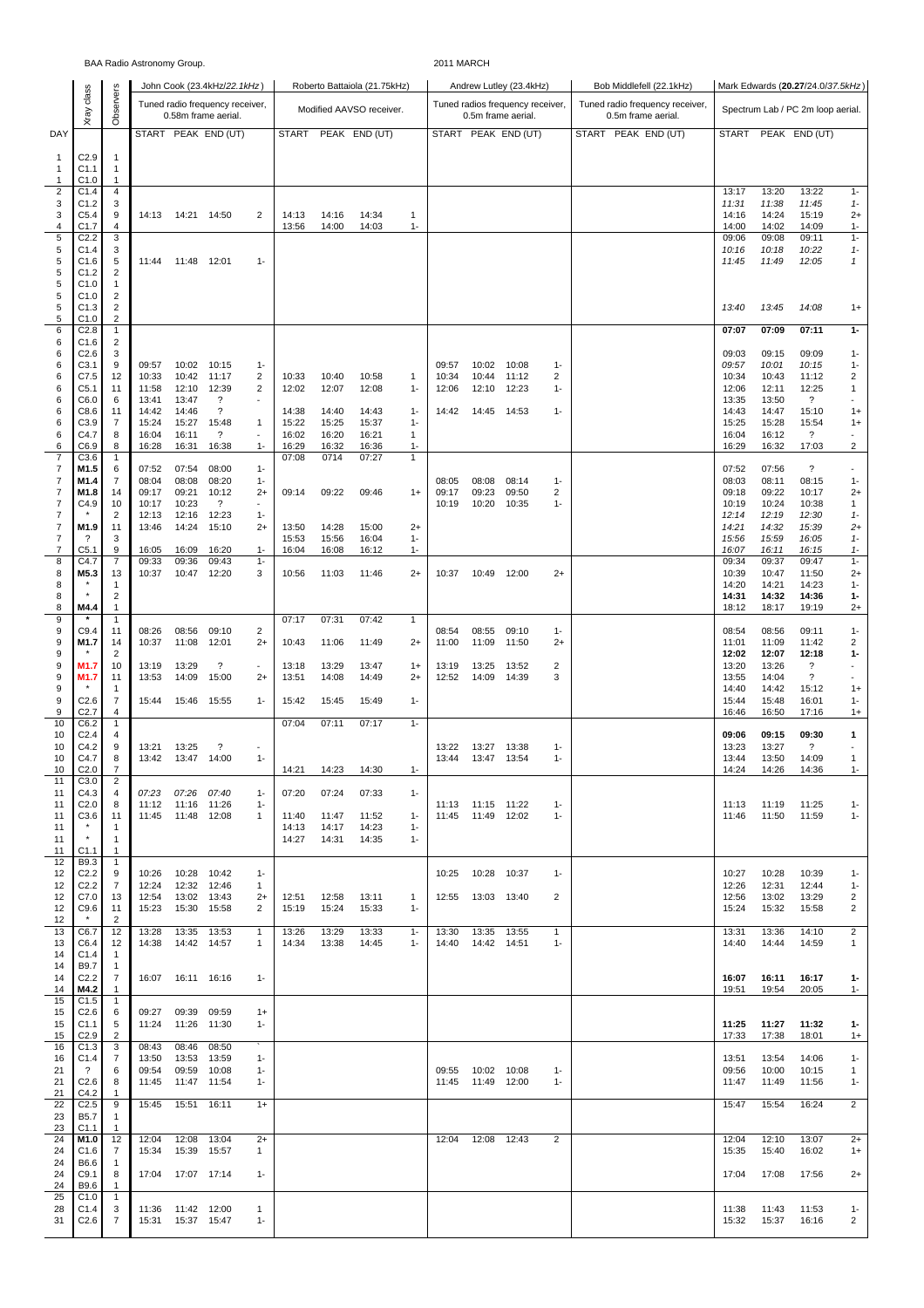|                                  |                                  | BAA Radio Astronomy Group. |                |                                  |                         |                      |                |                                                        |                                          | 2011 MARCH                               |                |                |                                           |                                | Peter King (20.9kHz) |                                             |                |                              |  |
|----------------------------------|----------------------------------|----------------------------|----------------|----------------------------------|-------------------------|----------------------|----------------|--------------------------------------------------------|------------------------------------------|------------------------------------------|----------------|----------------|-------------------------------------------|--------------------------------|----------------------|---------------------------------------------|----------------|------------------------------|--|
|                                  |                                  |                            |                | Colin Clements (23.4kHz/37.5kHz) |                         |                      |                | Peter Meadows (23.4kHz)                                |                                          | Mike King (20.9kHz)                      |                |                | John Wardle (23.4kHz)                     |                                |                      |                                             |                |                              |  |
|                                  |                                  |                            | loop aerial.   | AAVSO receiver, 0.76m screened   |                         |                      |                | Tuned radio frequency receiver,<br>0.58m frame aerial. |                                          | AAVSO receiver.<br>Tuned<br>loop aerial. |                |                | Gyrator MKII receiver, 1m loop<br>aerial. |                                |                      | Own designed receiver, 1.4m loop<br>aerial. |                |                              |  |
| DAY                              |                                  | <b>START</b>               |                | PEAK END (UT)                    |                         | <b>START</b>         |                | PEAK END (UT)                                          |                                          | START<br>PEAK END (UT)                   |                |                | START PEAK END (UT)                       |                                | <b>START</b>         |                                             | PEAK END (UT)  |                              |  |
| $\mathbf{1}$<br>$\mathbf{1}$     | C2.9<br>C1.1                     |                            |                |                                  |                         | 09:08                | 09:12          | 09:25                                                  | $1 -$                                    |                                          |                |                |                                           |                                | 14:35                | 14:40                                       | 14:45          | $1 -$                        |  |
| $\mathbf{1}$<br>$\overline{c}$   | C1.0<br>C1.4                     |                            |                |                                  |                         | 13:13                | 13:19          | 13:26                                                  | $1 -$                                    |                                          |                |                |                                           |                                | 16:25<br>13:10       | 16:45<br>13:15                              | 17:00<br>13:20 | $\overline{2}$<br>$1 -$      |  |
| 3                                | C1.2                             |                            |                |                                  |                         | 11:37                | 11:47          | 11:55                                                  | $1 -$                                    |                                          |                |                |                                           |                                | 11:30                | 11:35                                       | 11:45          | $1 -$                        |  |
| 3<br>4                           | C5.4<br>C1.7                     |                            |                |                                  |                         | 14:15<br>13:58       | 14:20<br>14:01 | 14:35<br>14:09                                         | 1<br>$1 -$                               |                                          | 14:14          | 14:20          | 14:35                                     | $\mathbf{1}$                   | 14:10<br>13:55       | 14:20<br>14:00                              | 14:30<br>14:05 | $\mathbf{1}$<br>$1 -$        |  |
| 5                                | C2.2                             |                            |                |                                  |                         |                      |                |                                                        |                                          |                                          | 09:06          | 09:09          | 09:14                                     | $1 -$                          |                      |                                             |                |                              |  |
| 5<br>5                           | C1.4<br>C1.6                     |                            |                |                                  |                         |                      |                |                                                        |                                          |                                          |                |                |                                           |                                | 11:40                | 11:50                                       | 12:00          | $\mathbf{1}$                 |  |
| 5<br>5                           | C1.2<br>C1.0                     |                            |                |                                  |                         |                      |                |                                                        |                                          |                                          |                |                |                                           |                                | 12:05<br>12:20       | 12:10<br>12:25                              | 12:15<br>12:30 | $1 -$<br>$1 -$               |  |
| 5                                | C1.0                             |                            |                |                                  |                         |                      |                |                                                        |                                          |                                          |                |                |                                           |                                | 12:35                | 12:40                                       | 12:45          | $1 -$                        |  |
| 5<br>5                           | C1.3<br>C1.0                     |                            |                |                                  |                         |                      |                |                                                        |                                          |                                          |                |                |                                           |                                | 14:20                | 14:25                                       | 14:30          | $1 -$                        |  |
| 6<br>6                           | C2.8<br>C <sub>1.6</sub>         |                            |                |                                  |                         | 08:37                | 08:50          | 08:57                                                  | $\mathbf{1}$                             |                                          |                |                |                                           |                                | 08:30                | 08:35                                       | 08:40          | $1 -$                        |  |
| 6                                | C <sub>2.6</sub>                 |                            |                |                                  |                         |                      |                |                                                        |                                          |                                          |                |                |                                           |                                | 08:50                | 09:05                                       | 09:10          | 1                            |  |
| 6<br>6                           | C3.1<br>C7.5                     | 10:35                      | 10:35          | 10:58                            | 1                       | 09:56<br>10:31       | 10:02<br>10:36 | 10:16<br>10:41                                         | $\mathbf{1}$<br>$1 -$                    |                                          |                |                |                                           |                                | 09:55<br>10:30       | 10:00<br>10:40                              | 10:05<br>10:55 | $1 -$<br>$\mathbf{1}$        |  |
| 6                                | C <sub>5.1</sub>                 | 12:05                      | 12:10          | 12:15                            | $1 -$                   |                      |                |                                                        |                                          |                                          |                |                |                                           |                                | 11:55                | 12:10                                       | 12:15          | $\mathbf{1}$                 |  |
| 6<br>6                           | C6.0<br>C8.6                     | 14:42                      | 14:46          | 14:51                            | $1 -$                   | 14:40                | 14:45          | 14:56                                                  | $1 -$                                    |                                          |                |                |                                           |                                | 13:30<br>14:40       | 13:50<br>14:45                              | 14:15<br>14:50 | $\overline{c}$<br>$1 -$      |  |
| 6<br>6                           | C3.9<br>C4.7                     | 15:24                      | 15:28          | 15:33                            | $1 -$                   |                      |                |                                                        |                                          |                                          |                |                |                                           |                                | 15:20                | 15:25                                       | 15:30          | $1 -$                        |  |
| 6                                | C6.9                             | 16:03<br>16:28             | 16:10<br>16:29 | 16:12<br>16:47                   | $1 -$<br>1              | 16:02<br>16:28       | 16:09<br>16:31 | 16:27<br>$\gamma$                                      | $\mathbf{1}$<br>$\overline{\phantom{a}}$ |                                          |                |                |                                           |                                | 16:00<br>16:25       | 16:15<br>16:30                              | 16:20<br>16:35 | $\mathbf{1}$<br>$1 -$        |  |
| $\overline{7}$<br>$\overline{7}$ | C3.6<br>M1.5                     |                            |                |                                  |                         | $\ddot{\phantom{0}}$ | 07:56          | 08:00                                                  |                                          |                                          |                |                |                                           |                                | 07:50                | 07:55                                       | 08:00          | $1 -$                        |  |
| $\overline{7}$                   | M1.4                             |                            |                |                                  |                         | 08:00                | 08:08          | 08:28                                                  | $1+$                                     |                                          |                |                |                                           |                                | 08:05                | 08:10                                       | 08:15          | $1 -$                        |  |
| $\overline{7}$<br>$\overline{7}$ | M1.8<br>C4.9                     | 09:16<br>10:16             | 09:19<br>10:20 | 09:45<br>10:43                   | $1+$<br>$1+$            | 09:18                | 09:19          | 09:34                                                  | $1 -$                                    |                                          | 09:16<br>10:17 | 09:22<br>10:25 | 10:04<br>10:43                            | $2+$<br>$1+$                   | 09:15<br>10:15       | 09:20<br>10:20                              | 09:30<br>10:30 | $1 -$<br>$1 -$               |  |
| $\overline{7}$<br>$\overline{7}$ | M1.9                             |                            |                |                                  |                         | 13:46                | 13:56          | 14:12                                                  | $1+$                                     |                                          | 13:46          | 14:01          | 14:11                                     | $\mathbf{1}$                   | 13:45                | 14:30                                       | 14:45          | $2+$                         |  |
| $\overline{7}$                   | ?                                |                            |                |                                  |                         |                      |                |                                                        |                                          |                                          |                |                |                                           |                                |                      |                                             |                |                              |  |
| 7<br>8                           | C <sub>5.1</sub><br>C4.7         |                            |                |                                  |                         | 16:04<br>09:32       | 16:08<br>09:36 | 16:15<br>09:41                                         | $1 -$<br>$1 -$                           |                                          | 16:00<br>09:32 | 16:06<br>09:39 | 16:10<br>09:46                            | $1 -$<br>$1 -$                 | 16:05<br>09:30       | 16:10<br>09:40                              | 16:15<br>09:55 | $1 -$<br>$\mathbf{1}$        |  |
| 8                                | M5.3                             | 10:33                      | 10:38          | 10:41                            | $1 -$                   | 10:35                | 10:46          | 11:28                                                  | $2+$                                     |                                          | 10:38          | 10:44          | 11:21                                     | 2                              | 10:35                | 10:45                                       | 10:55          | 1                            |  |
| 8<br>8                           |                                  |                            |                |                                  |                         |                      |                |                                                        |                                          |                                          |                |                |                                           |                                |                      |                                             |                |                              |  |
| 8<br>9                           | M4.4                             |                            |                |                                  |                         |                      |                |                                                        |                                          |                                          |                |                |                                           |                                |                      |                                             |                |                              |  |
| 9                                | C9.4                             | 08:52                      | 08:56          | 09:09                            | $1 -$                   | 08:50                | 09:02          | 09:21                                                  | $1+$                                     |                                          | 08:53          | 08:54          | 09:06                                     | $1 -$                          | 08:25                | 08:55                                       | 09:05          | $\overline{2}$               |  |
| 9<br>$\boldsymbol{9}$            | M1.7                             | 11:00                      | 11:06          | 11:45                            | $\overline{c}$          | 10:57                | 11:09          | 11:31                                                  | 2                                        |                                          | 10:39          | 11:07          | 11:20                                     | 2                              | 10:35                | 11:05                                       | 11:20          | $\overline{c}$               |  |
| 9                                | M1.7                             | 13:19                      | 13:30          | 13:53                            | $\overline{\mathbf{c}}$ |                      |                |                                                        |                                          |                                          |                |                |                                           |                                |                      |                                             |                |                              |  |
| 9<br>9                           | M1.7                             | 13:53                      | 14:08          | 14:36                            | 2                       | 13:57                | 14:09          | 14:22                                                  | $\mathbf{1}$                             |                                          |                |                |                                           |                                |                      |                                             |                |                              |  |
| 9<br>9                           | C2.6<br>C <sub>2.7</sub>         |                            |                |                                  |                         |                      |                |                                                        |                                          |                                          | 15:43          |                | 15:47 15:52                               | $1 -$                          | 15:40<br>16:40       | 15:50<br>16:50                              | 15:55<br>16:55 | $1 -$<br>$1 -$               |  |
| 10                               | C6.2                             |                            |                |                                  |                         |                      |                |                                                        |                                          |                                          |                |                |                                           |                                |                      |                                             |                |                              |  |
| 10<br>10                         | C <sub>2.4</sub><br>C4.2         |                            |                |                                  |                         | 13:20                | 13:24          | 13:41                                                  | $\mathbf{1}$                             |                                          | 09:10<br>13:22 | 09:13<br>13:25 | 09:15<br>13:44                            | $1 -$<br>1                     | 09:05<br>13:20       | 09:14<br>13:25                              | 09:30<br>13:35 | $\mathbf{1}$<br>$1 -$        |  |
| 10<br>10                         | C4.7<br>C <sub>2.0</sub>         |                            |                |                                  |                         | 13:41                | 13:47          | 13:59                                                  | $1 -$                                    |                                          | 13:43<br>14:22 | 13:48<br>14:24 | 13:52<br>14:29                            | $1 -$<br>$1 -$                 | 14:20                | 14:25                                       | 14:30          | $1 -$                        |  |
| 11                               | C3.0                             |                            |                |                                  |                         |                      |                |                                                        |                                          |                                          | 07:00          | 07:04          | 07:12                                     | $1 -$                          |                      |                                             |                |                              |  |
| 11<br>11                         | C4.3<br>C <sub>2.0</sub>         |                            |                |                                  |                         | 11:13                | 11:17          | 11:26                                                  | $1 -$                                    |                                          | 07:24<br>11:13 | 07:28<br>11:17 | 07:34<br>11:26                            | $1 -$<br>$1 -$                 |                      |                                             |                |                              |  |
| 11                               | C3.6                             |                            |                |                                  |                         | 11:43                | 11:47          | 11:56                                                  | $1 -$                                    |                                          | 11:46          | 11:49          | 12:06                                     | 1                              |                      |                                             |                |                              |  |
| 11<br>11                         | $\star$                          |                            |                |                                  |                         |                      |                |                                                        |                                          |                                          |                |                |                                           |                                |                      |                                             |                |                              |  |
| 11<br>12                         | C1.1<br>B9.3                     |                            |                |                                  |                         |                      |                |                                                        |                                          |                                          |                |                |                                           |                                |                      |                                             |                |                              |  |
| 12                               | C <sub>2.2</sub>                 |                            |                |                                  |                         |                      |                |                                                        |                                          |                                          | 10:24          | 10:28          | 10:40                                     | $1 -$                          | 10:20                | 10:25                                       | 10:30          | $1 -$                        |  |
| 12<br>12                         | C <sub>2.2</sub><br>C7.0         | 12:58                      | 13:03          | 13:22                            | $\mathbf{1}$            | 12:55                | 12:58          | 13:15                                                  | $\mathbf{1}$                             |                                          | 12:23<br>12:55 | 12:32<br>13:03 | 12:47<br>13:40                            | $\mathbf{1}$<br>$\overline{c}$ | 12:20<br>12:55       | 12:30<br>13:00                              | 12:40<br>13:20 | $\mathbf{1}$<br>$\mathbf{1}$ |  |
| 12                               | C9.6<br>$\star$                  | 15:25                      | 15:29          | 15:38                            | $1 -$                   | 15:23                | 15:25          | 15:37                                                  | $1 -$                                    |                                          | 15:24          | 15:29          | 15:33                                     | $1 -$                          |                      |                                             | 16:45          |                              |  |
| 12<br>13                         | C6.7                             |                            |                |                                  |                         | 13:26                | 13:34          | 13:54                                                  | $1+$                                     |                                          | 13:30          | 13:36          | 13:58                                     | $1+$                           | 16:30<br>13:25       | 16:35<br>13:35                              | 13:40          | $1 -$<br>$1 -$               |  |
| 13<br>14                         | C6.4<br>C1.4                     |                            |                |                                  |                         | 14:36                | 14:41          | 14:53                                                  | $1 -$                                    |                                          | 14:40          | 14:43          | 14:57                                     | $1 -$                          | 14:35<br>08:10       | 14:40<br>08:15                              | 14:45<br>08:25 | $1 -$<br>$1 -$               |  |
| 14                               | B9.7                             |                            |                |                                  |                         | 13:39                | 13:42          | 13:43                                                  | $1 -$                                    |                                          |                |                |                                           |                                |                      |                                             |                |                              |  |
| 14<br>14                         | C <sub>2.2</sub><br>M4.2         |                            |                |                                  |                         | 16:03                | 16:08          | 16:16                                                  | $1 -$                                    |                                          |                |                |                                           |                                | 16:00                | 16:10                                       | 16:20          | $\mathbf{1}$                 |  |
| 15<br>15                         | C1.5<br>C <sub>2.6</sub>         |                            |                |                                  |                         |                      |                |                                                        |                                          |                                          |                |                |                                           |                                | 09:25                | 09:45                                       | 10:00          | 2                            |  |
| 15                               | C1.1                             |                            |                |                                  |                         |                      |                |                                                        |                                          |                                          |                |                |                                           |                                | 11:20                | 11:25                                       | 11:30          | $1 -$                        |  |
| 15<br>16                         | C2.9<br>C1.3                     |                            |                |                                  |                         |                      |                |                                                        |                                          |                                          |                |                |                                           |                                | 08:35                | 08:45                                       | 08:50          | $1 -$                        |  |
| 16<br>21                         | C1.4<br>$\overline{\mathcal{E}}$ |                            |                |                                  |                         |                      |                |                                                        |                                          |                                          |                |                |                                           |                                | 13:45                | 13:50                                       | 13:55          | $1 -$                        |  |
| 21                               | C2.6                             | 11:46                      | 11:47 12:50    |                                  | $2+$                    | 11:45                | 11:47          | 11:56                                                  | $1 -$                                    |                                          |                |                |                                           |                                | 11:50                | 11:55                                       | 12:05          | $1 -$                        |  |
| 21<br>22                         | C4.2<br>C <sub>2.5</sub>         | 15:47                      | 15:51          | 16:09                            | 1                       |                      |                |                                                        |                                          |                                          | 15:47          | 15:50          | 16:04                                     | $1 -$                          | 15:30<br>15:40       | 17:20<br>15:50                              | 18:30<br>16:05 | $3+$<br>$\mathbf{1}$         |  |
| 23                               | <b>B5.7</b>                      |                            |                |                                  |                         |                      |                |                                                        |                                          |                                          |                |                |                                           |                                |                      |                                             |                |                              |  |
| 23<br>24                         | C1.1<br>M1.0                     | 12:04                      | 12:09          | 12:22                            | $1 -$                   | 12:03                | 12:07          | 12:17                                                  | $1 -$                                    |                                          | 12:04          | 12:06          | 12:35                                     | $1+$                           | 12:00                | 12:10                                       | 12:15          | $1 -$                        |  |
| 24<br>24                         | C1.6<br>B6.6                     | 15:33                      | 15:39          | 15:49                            | $1 -$                   |                      |                |                                                        |                                          |                                          | 15:35          | 15:37          | 15:48                                     | $1 -$                          | 15:30                | 15:35                                       | 15:45          | $1 -$                        |  |
| 24                               | C9.1                             | 17:08                      | 17:35 17:54    |                                  | $2+$                    |                      |                |                                                        |                                          |                                          | 17:03          | 17:06          | 17:18                                     | $1 -$                          |                      |                                             |                |                              |  |
| 24<br>25                         | B9.6<br>C1.0                     |                            |                |                                  |                         |                      |                |                                                        |                                          |                                          | 17:00          | 17:16          | 17:25                                     | $\mathbf{1}$                   |                      |                                             |                |                              |  |
| 27                               | C1.1                             |                            |                |                                  |                         |                      |                |                                                        |                                          |                                          |                |                |                                           |                                | 16:55                | 17:00                                       | 17:05          | $1 -$                        |  |
| 28<br>31                         | C1.4<br>C2.6                     |                            |                |                                  |                         | 15:31                | 15:38          | 15:46                                                  | $1 -$                                    |                                          | 11:34<br>15:32 | 15:36          | 11:39 11:58<br>15:43                      | $\mathbf{1}$<br>$1 -$          |                      |                                             |                |                              |  |
|                                  |                                  |                            |                |                                  |                         |                      |                |                                                        |                                          |                                          |                |                |                                           |                                |                      |                                             |                |                              |  |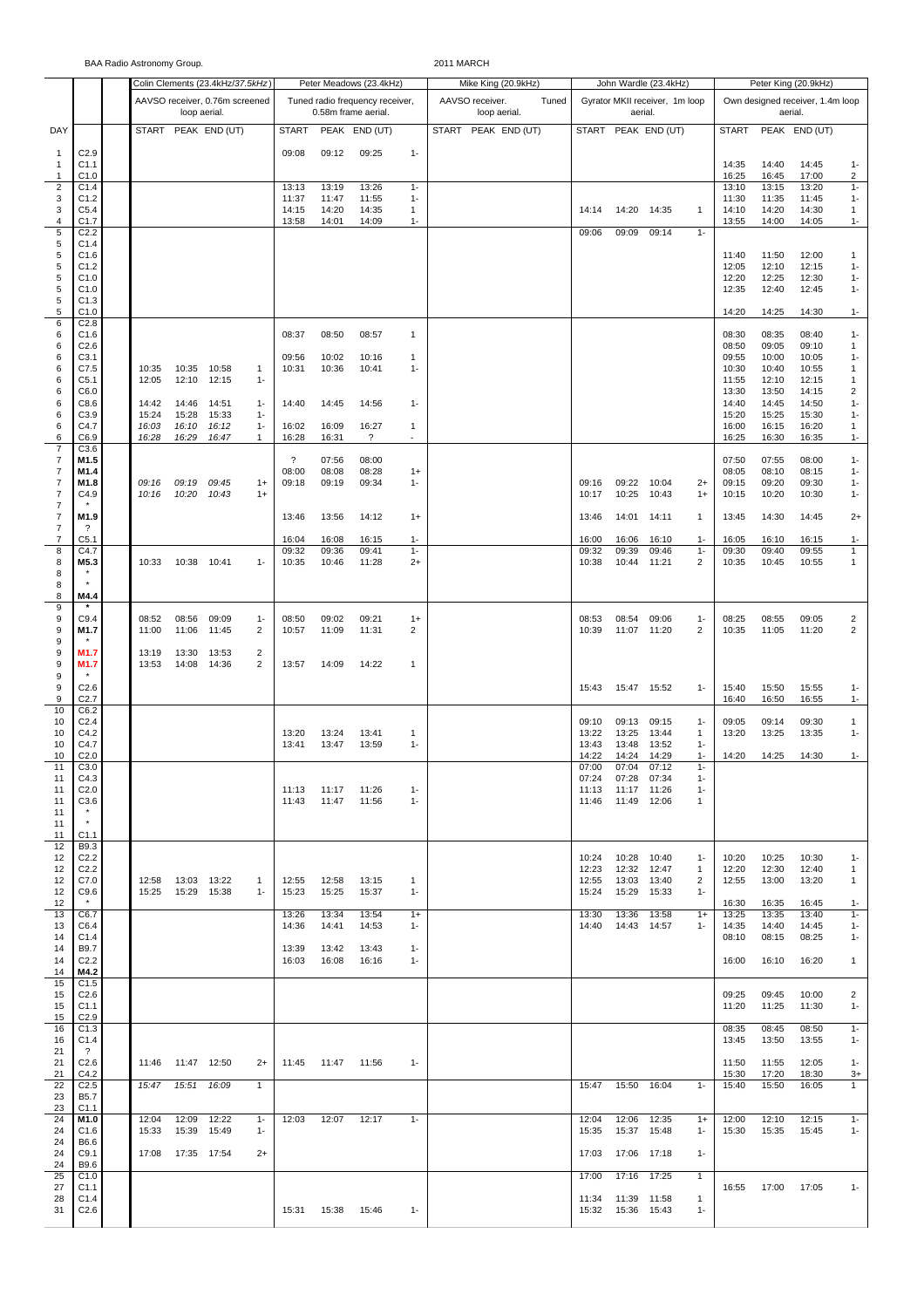|                                  | BAA Radio Astronomy Group.      |  |                |                |                                   |                                 |                |                          |                |                      |                         | 2011 MARCH          |                                 |                |                                 |                          |                                 |                                                      |                                 |  |                     |  |  |
|----------------------------------|---------------------------------|--|----------------|----------------|-----------------------------------|---------------------------------|----------------|--------------------------|----------------|----------------------|-------------------------|---------------------|---------------------------------|----------------|---------------------------------|--------------------------|---------------------------------|------------------------------------------------------|---------------------------------|--|---------------------|--|--|
|                                  |                                 |  |                |                | Paul Hyde (22.1kHz)               |                                 |                | Gordon Fiander (23.4kHz) |                |                      | John Elliott (21.75kHz) |                     |                                 |                | Martyn Kinder (18.3kHz/22.1khz) |                          | Mark Horn (23.4kHz)             |                                                      |                                 |  |                     |  |  |
|                                  |                                 |  |                |                | Tuned radio frequency receiver,   |                                 |                |                          |                |                      |                         |                     | Tuned radio frequency receiver, |                |                                 |                          | Tuned radio frequency receiver, |                                                      | Tuned radio frequency receiver, |  |                     |  |  |
|                                  |                                 |  |                |                | 0.96m frame aerial.               |                                 |                | PC sound card.           |                |                      |                         |                     | 0.5m frame aerial.              |                |                                 |                          | 0.58m frame aerial.             |                                                      | 0.58m frame aerial.             |  |                     |  |  |
| DAY                              |                                 |  |                |                | START PEAK END (UT)               |                                 | <b>START</b>   |                          | PEAK END (UT)  |                      |                         |                     | START PEAK END (UT)             |                |                                 |                          | START PEAK END (UT)             |                                                      |                                 |  | START PEAK END (UT) |  |  |
| $\mathbf{1}$                     | C2.9                            |  |                |                |                                   |                                 |                |                          |                |                      |                         |                     |                                 |                |                                 |                          |                                 |                                                      |                                 |  |                     |  |  |
| $\mathbf{1}$<br>$\mathbf{1}$     | C1.1<br>C1.0                    |  |                |                |                                   |                                 |                |                          |                |                      |                         |                     |                                 |                |                                 |                          |                                 |                                                      |                                 |  |                     |  |  |
| $\overline{c}$                   | C1.4                            |  |                |                |                                   |                                 |                |                          |                |                      |                         |                     |                                 |                | 13:12                           | 13:20                    | 13:29                           | $1 -$                                                |                                 |  |                     |  |  |
| 3<br>3                           | C <sub>1.2</sub><br>C5.4        |  | 14:16          | 14:24 14:51    |                                   | 2                               |                |                          |                |                      |                         |                     |                                 |                | 14:16                           | 14:23 14:43              |                                 | $1+$                                                 |                                 |  |                     |  |  |
| 4                                | C1.7                            |  |                |                |                                   |                                 |                |                          |                |                      |                         |                     |                                 |                |                                 |                          |                                 |                                                      |                                 |  |                     |  |  |
| 5<br>$\,$ 5 $\,$                 | C2.2<br>C <sub>1.4</sub>        |  | 09:04<br>10:15 | 09:08<br>10:18 | 09:24<br>10:23                    | 1<br>$1 -$                      |                |                          |                |                      |                         |                     |                                 |                | 10:13                           | 10:19                    | 10:27                           | $1 -$                                                |                                 |  |                     |  |  |
| 5                                | C1.6                            |  | 11:44          | 11:50          | ?                                 | $\sim$                          |                |                          |                |                      |                         |                     |                                 |                | 11:44                           | 11:50                    | 12:00                           | $1 -$                                                |                                 |  |                     |  |  |
| 5<br>5                           | C1.2<br>C1.0                    |  |                |                |                                   |                                 |                |                          |                |                      |                         |                     |                                 |                | 12:04                           | 12:09                    | 12:15                           | $1 -$                                                |                                 |  |                     |  |  |
| 5                                | C1.0                            |  |                |                |                                   |                                 |                |                          |                |                      |                         |                     |                                 |                | 12:24                           | $\overline{\phantom{a}}$ | 13:49                           | $2+$                                                 |                                 |  |                     |  |  |
| $\,$ 5 $\,$<br>5                 | C1.3                            |  |                |                |                                   |                                 |                |                          |                |                      |                         |                     |                                 |                | 13:30                           | 13:35                    | 13:49                           | 1                                                    |                                 |  |                     |  |  |
| 6                                | C1.0<br>C <sub>2.8</sub>        |  |                |                |                                   |                                 |                |                          |                |                      |                         |                     |                                 |                | 14:20                           | 14:28                    | 14:36                           | $1 -$                                                |                                 |  |                     |  |  |
| 6                                | C1.6                            |  |                |                |                                   |                                 |                |                          |                |                      |                         |                     |                                 |                |                                 |                          |                                 |                                                      |                                 |  |                     |  |  |
| 6<br>6                           | C <sub>2.6</sub><br>C3.1        |  | 08:50<br>09:57 | 09:04<br>10:02 | 09:14<br>10:12                    | 1<br>$1 -$                      | 10:00          | 10:04                    | 10:08          | $1 -$                |                         |                     |                                 |                | 09:54                           | 10:02                    | 10:13                           | $\mathbf{1}$                                         |                                 |  |                     |  |  |
| 6                                | C7.5                            |  | 10:33          | 10:39          | 11:13                             | $\overline{2}$                  | 10:33          | 10:41                    | 11:08          | $\overline{2}$       |                         |                     |                                 |                | 10:32                           | 10:40                    | 11:15                           | 2                                                    |                                 |  |                     |  |  |
| 6<br>6                           | C <sub>5.1</sub><br>C6.0        |  | 12:05<br>13:33 | 12:10<br>13:47 | 12:27<br>$\gamma$                 | 1<br>$\blacksquare$             | 12:00<br>13:38 | 12:11<br>13:52           | 12:17<br>14:05 | $1 -$<br>$1+$        |                         |                     |                                 |                | 11:58<br>13:31                  | 12:10<br>13:48           | 12:37<br>14:10                  | 2<br>2                                               |                                 |  |                     |  |  |
| 6                                | C8.6                            |  | 14:42          | 14:46          | 15:11                             | $1+$                            | 14:42          | 14:45                    | 15:05          | 1                    |                         |                     |                                 |                | 14:42                           | 14:45                    | 14:58                           | $1 -$                                                |                                 |  |                     |  |  |
| 6<br>6                           | C <sub>3.9</sub><br>C4.7        |  | 15:24<br>16:04 | 15:27<br>16:11 | 15:37<br>$\gamma$                 | $1 -$                           |                |                          |                |                      |                         |                     |                                 |                | 15:21<br>16:03                  | 15:27<br>16:08           | 15:36<br>16:12                  | $1 -$<br>$1 -$                                       |                                 |  |                     |  |  |
| 6                                | C6.9                            |  | 16:28          | 16:31          | 16:38                             | $1 -$                           |                |                          |                |                      |                         |                     |                                 |                | 16:22                           | 16:26                    | 16:32                           | $1 -$                                                |                                 |  |                     |  |  |
| $\overline{7}$<br>7              | C3.6<br>M1.5                    |  | 07:52          | 07:53          | $\overline{\mathcal{E}}$          | $\sim$                          |                |                          |                |                      |                         |                     |                                 |                | 07:52                           | 07:53                    | 07:55                           | $1 -$                                                |                                 |  |                     |  |  |
| 7                                | M1.4                            |  | 08:02          | 08:11          | 08:40                             | $\overline{2}$                  |                |                          |                |                      |                         |                     |                                 |                | 08:01                           | 08:06                    | 08:11                           | $1 -$                                                |                                 |  |                     |  |  |
| $\overline{7}$<br>7              | M1.8<br>C4.9                    |  | 09:17<br>10:17 | 09:21<br>10:24 | 09:56<br>10:43                    | $\overline{\mathbf{c}}$<br>$1+$ | 09:16<br>10:18 | 09:28<br>10:22           | 10:02<br>10:38 | $2+$<br>$\mathbf{1}$ | 09:22                   | 09:26               | 10:01                           | $\overline{2}$ | 09:18<br>10:16                  | 09:20<br>10:23           | ?<br>?                          | $\overline{\phantom{a}}$<br>$\overline{\phantom{a}}$ |                                 |  |                     |  |  |
| $\overline{7}$                   |                                 |  |                |                |                                   |                                 |                |                          |                |                      |                         |                     |                                 |                |                                 |                          |                                 |                                                      |                                 |  |                     |  |  |
| $\overline{7}$<br>$\overline{7}$ | M1.9<br>?                       |  | 13:46          | 14:31          | 15:47                             | 3                               | 13:46          | 14:03                    | 14:16          | $1+$                 | 13:41                   | 14:26               | 15:24                           | 3              | 13:46<br>15:55                  | 13:59<br>15:59           | 14:10<br>$\gamma$               | $\mathbf{1}$                                         |                                 |  |                     |  |  |
| $\overline{7}$                   | C <sub>5.1</sub>                |  | 15:56          | 15:59          | 16:04                             | $1 -$                           |                |                          |                |                      | 16:13                   | 16:14               | 16:40                           | $1+$           | 16:06                           | 16:10                    | 16:15                           | $1 -$                                                |                                 |  |                     |  |  |
| 8<br>8                           | C4.7<br>M5.3                    |  | 09:34<br>10:37 | 09:37<br>10:42 | 09:44<br>12:40                    | $1 -$<br>3                      |                |                          |                |                      | 10:35                   |                     | 10:48 11:58                     | $2+$           | 09:34<br>10:37                  | 09:38<br>10:42           | 09:46<br>10:48                  | $1 -$<br>$1 -$                                       |                                 |  |                     |  |  |
| 8                                |                                 |  |                |                |                                   |                                 |                |                          |                |                      |                         |                     |                                 |                |                                 |                          |                                 |                                                      |                                 |  |                     |  |  |
| 8<br>8                           | $\star$<br>M4.4                 |  | 14:30          | 14:33 14:39    |                                   | $1 -$                           |                |                          |                |                      |                         |                     |                                 |                |                                 |                          |                                 |                                                      |                                 |  |                     |  |  |
| 9                                |                                 |  |                |                |                                   |                                 |                |                          |                |                      |                         |                     |                                 |                |                                 |                          |                                 |                                                      |                                 |  |                     |  |  |
| 9<br>9                           | C9.4                            |  | 08:53          | 08:57<br>11:09 | 09:11                             | $1 -$                           | 08:46          | 08:51<br>11:01           | 09:08          | 1<br>$\overline{2}$  |                         | 11:07               |                                 |                | 08:53                           | 08:58<br>11:08           | 09:16                           | 1<br>$2+$                                            |                                 |  |                     |  |  |
| 9                                | M1.7                            |  | 10:59          |                | 11:44                             |                                 | 10:35          |                          | 11:15          |                      | 10:58                   |                     | 11:48                           | $2+$           | 10:34                           |                          | 11:33                           |                                                      |                                 |  |                     |  |  |
| 9                                | M1.7                            |  | 13:19          | 13:24          | ?                                 | $\sim$                          |                |                          |                |                      | 13:18                   | 13:20               | 13:50                           | $1+$           | 13:19                           | 13:24                    | 13:48                           | $1+$                                                 |                                 |  |                     |  |  |
| 9<br>9                           | M1.7                            |  |                |                |                                   |                                 | 13:19          | 14:15                    | 15:00          | 3                    | 14:00                   | 14:05               | 14:46                           | $2+$           | 14:05                           | 14:10                    | 14:13                           | $1 -$                                                |                                 |  |                     |  |  |
| 9                                | C <sub>2.6</sub>                |  | 15:43          | 15:46          | 15:51                             | $1 -$                           |                |                          |                |                      |                         |                     |                                 |                | 15:42                           | 15:48                    | 15:57                           | $1 -$                                                |                                 |  |                     |  |  |
| 9<br>10                          | C <sub>2.7</sub><br>C6.2        |  | 16:36          | 16:44          | 16:48                             | $1 -$                           |                |                          |                |                      |                         |                     |                                 |                | 16:44                           | 16:47                    | 16:50                           | $1 -$                                                |                                 |  |                     |  |  |
| 10                               | C <sub>2.4</sub>                |  | 09:08          | 09:13          | 09:33                             | 1                               |                |                          |                |                      |                         |                     |                                 |                |                                 |                          |                                 |                                                      |                                 |  |                     |  |  |
| 10<br>10                         | C4.2<br>C4.7                    |  | 13:22<br>13:43 | 13:27<br>13:49 | $\overline{\mathcal{E}}$<br>14:03 | ٠<br>1                          |                |                          |                |                      |                         |                     |                                 |                | 13:21<br>13:43                  | 13:27<br>13:49           | 13:43<br>14:00                  | -1<br>$1 -$                                          |                                 |  |                     |  |  |
| 10                               | C <sub>2.0</sub>                |  | 14:23          | 14:26          | 14:35                             | $1 -$                           |                |                          |                |                      |                         |                     |                                 |                | 14:22                           | 14:26                    | 14:36                           | $1 -$                                                |                                 |  |                     |  |  |
| 11<br>11                         | C3.0<br>C4.3                    |  | 07:24          | 07:28          | 07:37                             | $1 -$                           |                |                          |                |                      |                         |                     |                                 |                | 11:12                           | 11:17                    | 11:27                           | $1 -$                                                |                                 |  |                     |  |  |
| 11                               | C <sub>2.0</sub>                |  | 11:13          | 11:17 11:26    |                                   | $1 -$                           |                |                          |                |                      |                         |                     |                                 |                |                                 |                          |                                 |                                                      |                                 |  |                     |  |  |
| 11<br>11                         | C3.6<br>$\star$                 |  | 11:46          | 11:49 12:03    |                                   | $1 -$                           |                |                          |                |                      |                         | 11:46 11:48 13:00   |                                 | $2+$           | 11:46                           | 11:49 11:58              |                                 | $1 -$                                                |                                 |  |                     |  |  |
| 11                               |                                 |  |                |                |                                   |                                 |                |                          |                |                      |                         |                     |                                 |                |                                 |                          |                                 |                                                      |                                 |  |                     |  |  |
| 11<br>12                         | C <sub>1.1</sub><br>B9.3        |  | 16:06<br>09:06 | 16:08<br>09:08 | 16:13<br>09:12                    | $1 -$<br>$1 -$                  |                |                          |                |                      |                         |                     |                                 |                |                                 |                          |                                 |                                                      |                                 |  |                     |  |  |
| 12                               | C <sub>2.2</sub>                |  | 10:23          | 10:28          | 10:37                             | $1 -$                           |                |                          |                |                      |                         |                     |                                 |                | 10:24                           | 10:29                    | 10:38                           | $1 -$                                                |                                 |  |                     |  |  |
| 12<br>12                         | C <sub>2.2</sub><br>C7.0        |  | 12:23<br>12:55 | 12:31<br>13:02 | 12:43<br>13:33                    | 1<br>2                          |                |                          |                |                      | 12:50                   | 13:00 13:37         |                                 | $2+$           | 12:24<br>12:54                  | 12:30<br>12:59           | 12:45<br>13:23                  | $\mathbf{1}$<br>$1+$                                 |                                 |  |                     |  |  |
| 12                               | C9.6                            |  | 15:22          | 15:30          | 16:00                             | 2                               |                |                          |                |                      | 15:20                   | 15:28               | 15:39                           | $\mathbf{1}$   | 15:24                           | 15:28                    | $\gamma$                        | $\overline{\phantom{a}}$                             |                                 |  |                     |  |  |
| 12<br>13                         | $\star$<br>C6.7                 |  | 13:29          | 13:35          | 14:04                             | 2                               |                |                          |                |                      | 13:24                   | 13:31               | 13:38                           | $1 -$          | $\gamma$<br>13:28               | 16:33<br>13:35           | 16:37<br>13:57                  | $1+$                                                 |                                 |  |                     |  |  |
| 13                               | C6.4                            |  | 14:39          | 14:43          | 15:12                             | 2                               |                |                          |                |                      | 14:31                   | 14:39               | 14:58                           | $1+$           | 14:34                           | 14:43                    | 14:56                           | 1                                                    |                                 |  |                     |  |  |
| 14                               | C1.4<br>B9.7                    |  |                |                |                                   |                                 |                |                          |                |                      |                         |                     |                                 |                |                                 |                          |                                 |                                                      |                                 |  |                     |  |  |
| 14<br>14                         | C <sub>2.2</sub>                |  | 16:04          |                | 16:10 16:22                       | $1 -$                           |                |                          |                |                      |                         |                     |                                 |                | 16:06                           | 16:11 16:20              |                                 | $1 -$                                                |                                 |  |                     |  |  |
| 14<br>15                         | M4.2<br>C <sub>1.5</sub>        |  | 08:48          | 08:54          | 09:02                             | $1 -$                           |                |                          |                |                      |                         |                     |                                 |                |                                 |                          |                                 |                                                      |                                 |  |                     |  |  |
| 15                               | C <sub>2.6</sub>                |  | 09:26          | 09:43          | 10:12                             | $2+$                            |                |                          |                |                      |                         |                     |                                 |                | 09:33                           | 09:42                    | 09:56                           | 1                                                    |                                 |  |                     |  |  |
| 15                               | C1.1                            |  | 11:23          | 11:26          | 11:30                             | $1 -$                           |                |                          |                |                      |                         |                     |                                 |                | 11:24                           | 11:27                    | 11:32                           | $1 -$                                                |                                 |  |                     |  |  |
| 15<br>16                         | C2.9<br>C <sub>1.3</sub>        |  | 08:41          | 08:47          | 08:57                             | $1 -$                           |                |                          |                |                      |                         |                     |                                 |                | 17:33                           | 17:34                    | 17:44                           | $1 -$                                                |                                 |  |                     |  |  |
| 16                               | C1.4                            |  | 13:50          | 13:54 14:04    |                                   | $1 -$                           |                |                          |                |                      |                         |                     |                                 |                | 13:49                           | 13:53                    | 13:59                           | $1 -$                                                |                                 |  |                     |  |  |
| 21<br>21                         | $\gamma$<br>C2.6                |  |                |                |                                   |                                 |                |                          |                |                      |                         |                     |                                 |                | 09:52<br>11:46                  | 10:01<br>11:48           | 10:08<br>11:56                  | $1 -$<br>$1 -$                                       |                                 |  |                     |  |  |
| 21                               | C4.2                            |  |                |                |                                   |                                 |                |                          |                |                      |                         |                     |                                 |                |                                 |                          |                                 |                                                      |                                 |  |                     |  |  |
| 22<br>23                         | C <sub>2.5</sub><br><b>B5.7</b> |  | 15:46          | 15:51          | 16:10                             | $\mathbf{1}$                    | 15:43          | 15:52                    | 16:05          | $\mathbf{1}$         | 15:41                   | 15:48               | $\gamma$                        | $\blacksquare$ | 15:45<br>15:47                  | 15:51<br>15:53           | 16:27<br>15:56                  | 2                                                    |                                 |  |                     |  |  |
| 23                               | C <sub>1.1</sub>                |  | 17:09          | 17:11          | ?                                 |                                 |                |                          |                |                      |                         |                     |                                 |                |                                 |                          |                                 |                                                      |                                 |  |                     |  |  |
| 24<br>24                         | M1.0<br>C <sub>1.6</sub>        |  | 12:04<br>15:35 | 12:09<br>15:39 | 12:58<br>15:49                    | $2+$<br>$1 -$                   |                |                          |                |                      | 12:01                   | 12:05               | 12:48                           | $2+$           | 12:03<br>15:32                  | 12:09<br>15:39           | 12:46<br>15:46                  | 2<br>$1 -$                                           |                                 |  |                     |  |  |
| 24                               | B6.6                            |  | 16:56          | 16:56          | 16:57                             | $1 -$                           |                |                          |                |                      |                         |                     |                                 |                |                                 |                          |                                 |                                                      |                                 |  |                     |  |  |
| 24<br>24                         | C9.1<br>B9.6                    |  | 17:03          | 17:05          | $\gamma$                          | $\blacksquare$                  | 17:03          | 17:06                    | 17:15          | $1 -$                |                         |                     |                                 |                | 17:03                           | 17:09 17:21              |                                 | $1 -$                                                |                                 |  |                     |  |  |
| 25                               | C1.0                            |  |                |                |                                   |                                 |                |                          |                |                      |                         |                     |                                 |                |                                 |                          |                                 |                                                      |                                 |  |                     |  |  |
| 27<br>28                         | C1.1<br>C1.4                    |  | 11:37          | 11:42 12:03    |                                   | $1+$                            |                |                          |                |                      |                         |                     |                                 |                | 11:35                           | 11:42 11:54              |                                 | -1                                                   |                                 |  |                     |  |  |
| 31                               | C2.6                            |  | 15:31          | 15:38 16:00    |                                   | $1+$                            |                |                          |                |                      |                         | 15:22  15:28  15:35 |                                 | $1 -$          | 15:29                           | 15:38 15:51              |                                 | $\mathbf{1}$                                         |                                 |  |                     |  |  |
|                                  |                                 |  |                |                |                                   |                                 |                |                          |                |                      |                         |                     |                                 |                |                                 |                          |                                 |                                                      |                                 |  |                     |  |  |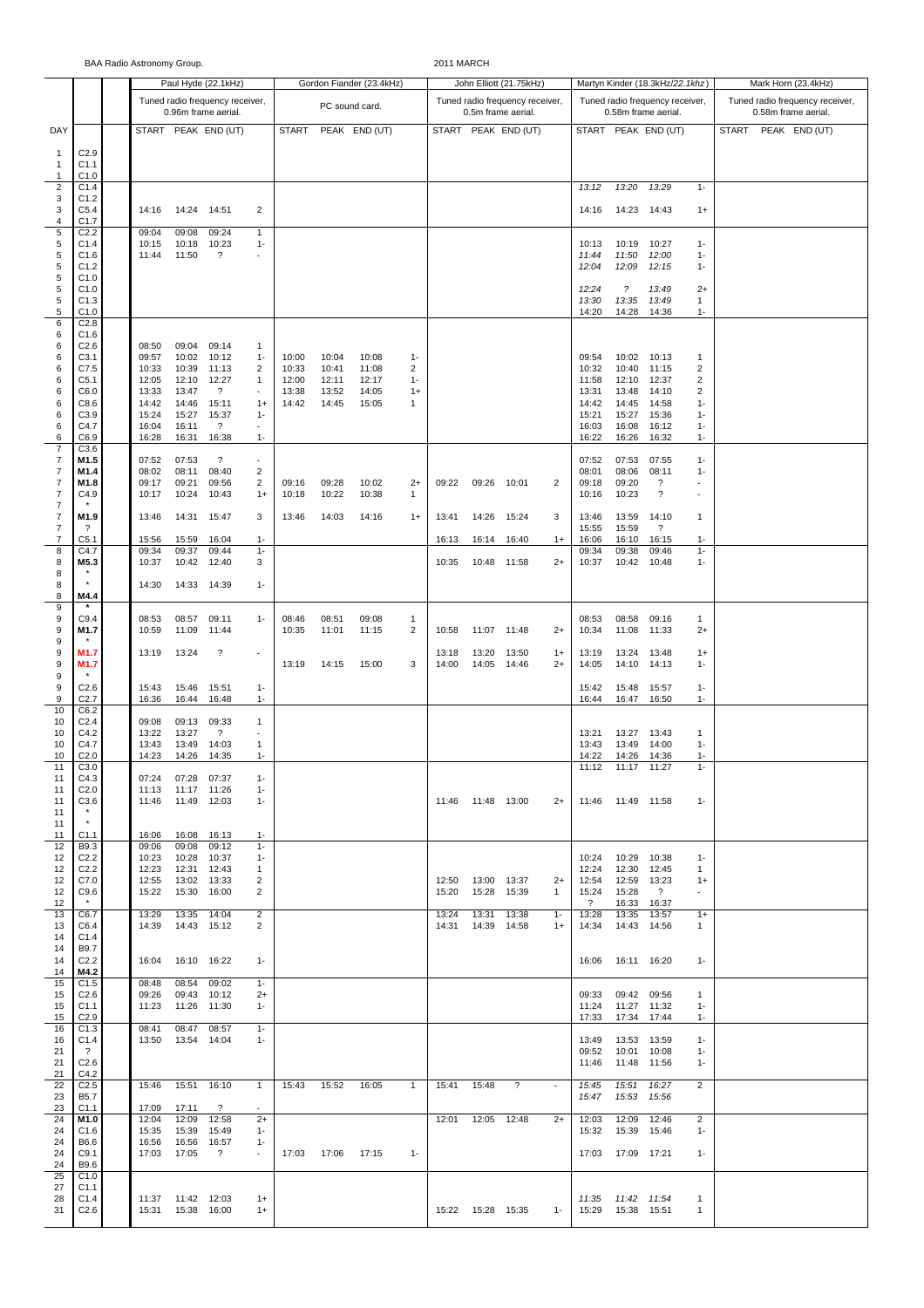|                                    |                                  |                          |                            | Steve Parkinson (23.4kHz)                              |                          |                |                | Simon Dawes (various)    |                                            |                     |                     |  |  |  |                     |  |  |
|------------------------------------|----------------------------------|--------------------------|----------------------------|--------------------------------------------------------|--------------------------|----------------|----------------|--------------------------|--------------------------------------------|---------------------|---------------------|--|--|--|---------------------|--|--|
|                                    |                                  |                          |                            | Tuned radio frequency receiver,<br>0.96m frame aerial. |                          |                |                |                          |                                            |                     |                     |  |  |  |                     |  |  |
| DAY                                |                                  |                          |                            | START PEAK END (UT)                                    |                          |                |                | START PEAK END (UT)      |                                            | START PEAK END (UT) | START PEAK END (UT) |  |  |  | START PEAK END (UT) |  |  |
| $\mathbf{1}$                       | C2.9                             |                          |                            |                                                        |                          |                |                |                          |                                            |                     |                     |  |  |  |                     |  |  |
| $\mathbf{1}$                       | C1.1                             |                          |                            |                                                        |                          |                |                |                          |                                            |                     |                     |  |  |  |                     |  |  |
| $\mathbf{1}$<br>$\overline{2}$     | C1.0<br>C1.4                     |                          |                            |                                                        |                          |                |                |                          |                                            |                     |                     |  |  |  |                     |  |  |
| 3                                  | C1.2                             |                          |                            |                                                        |                          |                |                |                          |                                            |                     |                     |  |  |  |                     |  |  |
| 3<br>4                             | C5.4<br>C1.7                     |                          | 14:17  14:21  14:54        |                                                        | $\overline{2}$           |                |                |                          |                                            |                     |                     |  |  |  |                     |  |  |
| $\,$ 5 $\,$                        | C <sub>2.2</sub>                 |                          |                            |                                                        |                          |                |                |                          |                                            |                     |                     |  |  |  |                     |  |  |
| 5<br>$\,$ 5 $\,$                   | C1.4<br>C1.6                     |                          |                            |                                                        |                          |                |                |                          |                                            |                     |                     |  |  |  |                     |  |  |
| $\,$ 5 $\,$                        | C1.2                             |                          |                            |                                                        |                          |                |                |                          |                                            |                     |                     |  |  |  |                     |  |  |
| 5<br>$\,$ 5 $\,$                   | C1.0<br>C1.0                     |                          |                            |                                                        |                          |                |                |                          |                                            |                     |                     |  |  |  |                     |  |  |
| 5                                  | C1.3                             |                          |                            |                                                        |                          |                |                |                          |                                            |                     |                     |  |  |  |                     |  |  |
| $\sqrt{5}$<br>6                    | C1.0<br>C2.8                     |                          |                            |                                                        |                          |                |                |                          |                                            |                     |                     |  |  |  |                     |  |  |
| 6                                  | C1.6                             |                          |                            |                                                        |                          |                |                |                          |                                            |                     |                     |  |  |  |                     |  |  |
| 6<br>6                             | C2.6<br>C3.1                     | 09:58                    | 10:03                      | ?                                                      | $\blacksquare$           |                |                |                          |                                            |                     |                     |  |  |  |                     |  |  |
| 6                                  | C7.5                             | 10:34                    | 10:42                      | $\gamma$                                               | $\blacksquare$           | 10:34          | 10:44          | 11:11                    | $\overline{2}$                             |                     |                     |  |  |  |                     |  |  |
| 6<br>6                             | C5.1<br>C6.0                     | 12:06                    | 12:10 12:33                |                                                        | $1+$                     | 12:07          | 12:13          | 12:22                    | $1 -$                                      |                     |                     |  |  |  |                     |  |  |
| 6                                  | C8.6                             | 14:43                    | 14:46 15:00                |                                                        | $1 -$                    |                |                |                          |                                            |                     |                     |  |  |  |                     |  |  |
| 6<br>6                             | C3.9<br>C4.7                     |                          |                            |                                                        |                          |                |                |                          |                                            |                     |                     |  |  |  |                     |  |  |
| 6                                  | C6.9                             |                          |                            |                                                        |                          |                |                |                          |                                            |                     |                     |  |  |  |                     |  |  |
| $\overline{7}$<br>$\overline{7}$   | C3.6<br>M1.5                     |                          |                            |                                                        |                          |                |                |                          |                                            |                     |                     |  |  |  |                     |  |  |
| $\overline{7}$                     | M1.4                             |                          |                            |                                                        |                          |                |                |                          |                                            |                     |                     |  |  |  |                     |  |  |
| $\overline{7}$                     | M1.8                             | 09:18                    | 09:22 10:12                |                                                        | $2+$                     | 09:20          | 09:23          | 09:43                    | $\mathbf{1}$                               |                     |                     |  |  |  |                     |  |  |
| $\overline{7}$<br>$\boldsymbol{7}$ | C4.9<br>$\star$                  | 10:20                    | 10:22 11:00                |                                                        | $\overline{2}$           |                |                |                          |                                            |                     |                     |  |  |  |                     |  |  |
| $\boldsymbol{7}$                   | M1.9                             |                          |                            |                                                        |                          | 14:23          | 14:29          | 15:06                    | $\overline{2}$                             |                     |                     |  |  |  |                     |  |  |
| $\boldsymbol{7}$<br>$\overline{7}$ | $\gamma$<br>C5.1                 |                          |                            |                                                        |                          |                |                |                          |                                            |                     |                     |  |  |  |                     |  |  |
| 8                                  | C4.7                             |                          |                            |                                                        |                          |                |                |                          |                                            |                     |                     |  |  |  |                     |  |  |
| 8<br>8                             | M5.3                             | 10:39                    | $\gamma$                   | 12:09                                                  | 3                        | 10:39          | 10:48          | 12:43                    | 3                                          |                     |                     |  |  |  |                     |  |  |
| 8                                  | $\star$                          |                          |                            |                                                        |                          |                |                |                          |                                            |                     |                     |  |  |  |                     |  |  |
| 8<br>9                             | M4.4<br>$\star$                  |                          |                            |                                                        |                          |                |                |                          |                                            |                     |                     |  |  |  |                     |  |  |
| 9                                  | C9.4                             |                          |                            |                                                        |                          | 08:53          | 08:56          | 09:11                    | $1 -$                                      |                     |                     |  |  |  |                     |  |  |
| 9<br>9                             | M1.7<br>$\pmb{\ast}$             | 10:42                    | 11:09                      | 12:18                                                  | 3                        | 11:01<br>11:59 | 11:10<br>12:06 | 12:00<br>12:18           | $2+$<br>$\mathbf{1}$                       |                     |                     |  |  |  |                     |  |  |
| 9                                  | M1.7                             | 13:20                    | $\overline{\mathcal{L}}$   | $\overline{?}$                                         | $\overline{\phantom{a}}$ | 13:55          | 14:03          | $\overline{?}$           | $\overline{\phantom{a}}$                   |                     |                     |  |  |  |                     |  |  |
| 9<br>9                             | M1.7                             | $\gamma$                 | $\overline{\mathcal{E}}$   | 14:48                                                  |                          | 14:08          | 14:11          | 14:32                    | $\mathbf{1}$                               |                     |                     |  |  |  |                     |  |  |
| 9                                  | C2.6                             |                          |                            |                                                        |                          |                |                |                          |                                            |                     |                     |  |  |  |                     |  |  |
| 9<br>10                            | C <sub>2.7</sub><br>C6.2         |                          |                            |                                                        |                          |                |                |                          |                                            |                     |                     |  |  |  |                     |  |  |
| 10                                 | C <sub>2.4</sub>                 |                          |                            |                                                        |                          |                |                |                          |                                            |                     |                     |  |  |  |                     |  |  |
| 10<br>10                           | C4.2<br>C4.7                     |                          |                            |                                                        |                          | 13:23<br>13:43 | 13:27<br>13:49 | $\gamma$<br>14:23        | $\overline{\phantom{a}}$<br>$\overline{2}$ |                     |                     |  |  |  |                     |  |  |
| 10                                 | C <sub>2.0</sub>                 |                          |                            |                                                        |                          | 14:23          | 14:26          | 14:35                    | $1 -$                                      |                     |                     |  |  |  |                     |  |  |
| 11<br>11                           | C3.0<br>C4.3                     |                          |                            |                                                        |                          |                |                |                          |                                            |                     |                     |  |  |  |                     |  |  |
| 11                                 | C <sub>2.0</sub>                 |                          | 11:14 11:16 11:24          |                                                        | $1 -$                    | 11:14          | 11:16          | 11:27                    | $1 -$                                      |                     |                     |  |  |  |                     |  |  |
| 11<br>11                           | C3.6<br>$\star$                  | 11:48                    | 11:50 12:06                |                                                        | $1 -$                    | 11:48          | 11:50          | 11:59                    | $1 -$                                      |                     |                     |  |  |  |                     |  |  |
| 11                                 | $\star$                          |                          |                            |                                                        |                          |                |                |                          |                                            |                     |                     |  |  |  |                     |  |  |
| 11<br>12                           | C1.1<br>B9.3                     |                          |                            |                                                        |                          |                |                |                          |                                            |                     |                     |  |  |  |                     |  |  |
| 12                                 | C <sub>2.2</sub>                 | 10:26                    | 10:27                      | $\overline{\cdot}$                                     | $\overline{\phantom{a}}$ | 10:26          | 10:28          | 10:43                    | $1 -$                                      |                     |                     |  |  |  |                     |  |  |
| 12<br>12                           | C <sub>2.2</sub><br>C7.0         | 12:57                    | 13:01                      | 13:36                                                  | $\overline{c}$           | 12:24<br>12:58 | 12:31<br>13:02 | 12:47<br>13:14           | $\mathbf{1}$<br>$1 -$                      |                     |                     |  |  |  |                     |  |  |
| 12                                 | C9.6                             | 15:26                    | 15:30                      | 15:42                                                  | $1 -$                    | 15:25          | 15:30          | 15:45                    | $\mathbf{1}$                               |                     |                     |  |  |  |                     |  |  |
| 12<br>13                           | $\star$<br>C6.7                  | 13:32                    | 13:36                      | 14:06                                                  | 2                        | 13:30          | 13:34          | $\overline{\phantom{a}}$ | $\blacksquare$                             |                     |                     |  |  |  |                     |  |  |
| 13                                 | C6.4                             | 14:40                    | 14:42 15:06                |                                                        | $1+$                     | 14:39          | 14:43          | 15:27                    | $2+$                                       |                     |                     |  |  |  |                     |  |  |
| 14<br>14                           | C1.4<br>B9.7                     |                          |                            |                                                        |                          |                |                |                          |                                            |                     |                     |  |  |  |                     |  |  |
| 14                                 | C <sub>2.2</sub>                 |                          |                            |                                                        |                          | 16:06          | 16:11          | 16:28                    | $\mathbf{1}$                               |                     |                     |  |  |  |                     |  |  |
| 14<br>15                           | M4.2<br>C1.5                     |                          |                            |                                                        |                          |                |                |                          |                                            |                     |                     |  |  |  |                     |  |  |
| 15                                 | C2.6                             | $\gamma$                 | 09:44                      | $\boldsymbol{\hat{?}}$                                 | ÷,                       | 09:35          | 09:42          | 10:05                    | $1+$                                       |                     |                     |  |  |  |                     |  |  |
| 15<br>15                           | C1.1<br>C <sub>2.9</sub>         |                          |                            |                                                        |                          |                |                |                          |                                            |                     |                     |  |  |  |                     |  |  |
| 16                                 | C1.3                             |                          |                            |                                                        |                          |                |                |                          |                                            |                     |                     |  |  |  |                     |  |  |
| 16<br>21                           | C1.4<br>$\overline{\mathcal{L}}$ | 13:52<br>09:59           | 13:54 14:00<br>10:01 10:15 |                                                        | $1 -$<br>$1 -$           | 13:50<br>09:53 | 13:54<br>10:00 | 14:05<br>10:10           | $1 -$<br>$1 -$                             |                     |                     |  |  |  |                     |  |  |
| 21                                 | C2.6                             |                          |                            |                                                        |                          | 11:47          | 11:48          | 11:54                    | $1 -$                                      |                     |                     |  |  |  |                     |  |  |
| 21<br>22                           | C4.2<br>C2.5                     |                          |                            |                                                        |                          |                |                |                          |                                            |                     |                     |  |  |  |                     |  |  |
| 23                                 | B5.7                             |                          |                            |                                                        |                          |                |                |                          |                                            |                     |                     |  |  |  |                     |  |  |
| 23<br>24                           | C <sub>1.1</sub><br>M1.0         | 12:05                    | 12:09 12:51                |                                                        | $2+$                     | 12:04          | 12:08          | 12:54                    | $2+$                                       |                     |                     |  |  |  |                     |  |  |
| 24                                 | C1.6                             |                          |                            |                                                        |                          |                |                |                          |                                            |                     |                     |  |  |  |                     |  |  |
| 24<br>24                           | B6.6<br>C9.1                     |                          |                            |                                                        |                          | 17:02          | 17:05          | $\overline{?}$           | $\overline{\phantom{a}}$                   |                     |                     |  |  |  |                     |  |  |
| 24                                 | B9.6                             |                          |                            |                                                        |                          | 17:08          | 17:11          | 17:26                    | $1 -$                                      |                     |                     |  |  |  |                     |  |  |
| 25<br>27                           | C1.0<br>C1.1                     |                          |                            |                                                        |                          |                |                |                          |                                            |                     |                     |  |  |  |                     |  |  |
| 28                                 | C1.4                             | $\ddot{\phantom{0}}$     | 11:42                      | $\boldsymbol{\hat{?}}$                                 | $\blacksquare$           | 11:36          | 11:42          | 11:54                    | $1 -$                                      |                     |                     |  |  |  |                     |  |  |
| 31                                 | C2.6                             | $\overline{\mathcal{E}}$ | 15:21                      | $\overline{\phantom{a}}$                               | ÷,                       | 15:30          | 15:37          | 16:04                    | $\overline{2}$                             |                     |                     |  |  |  |                     |  |  |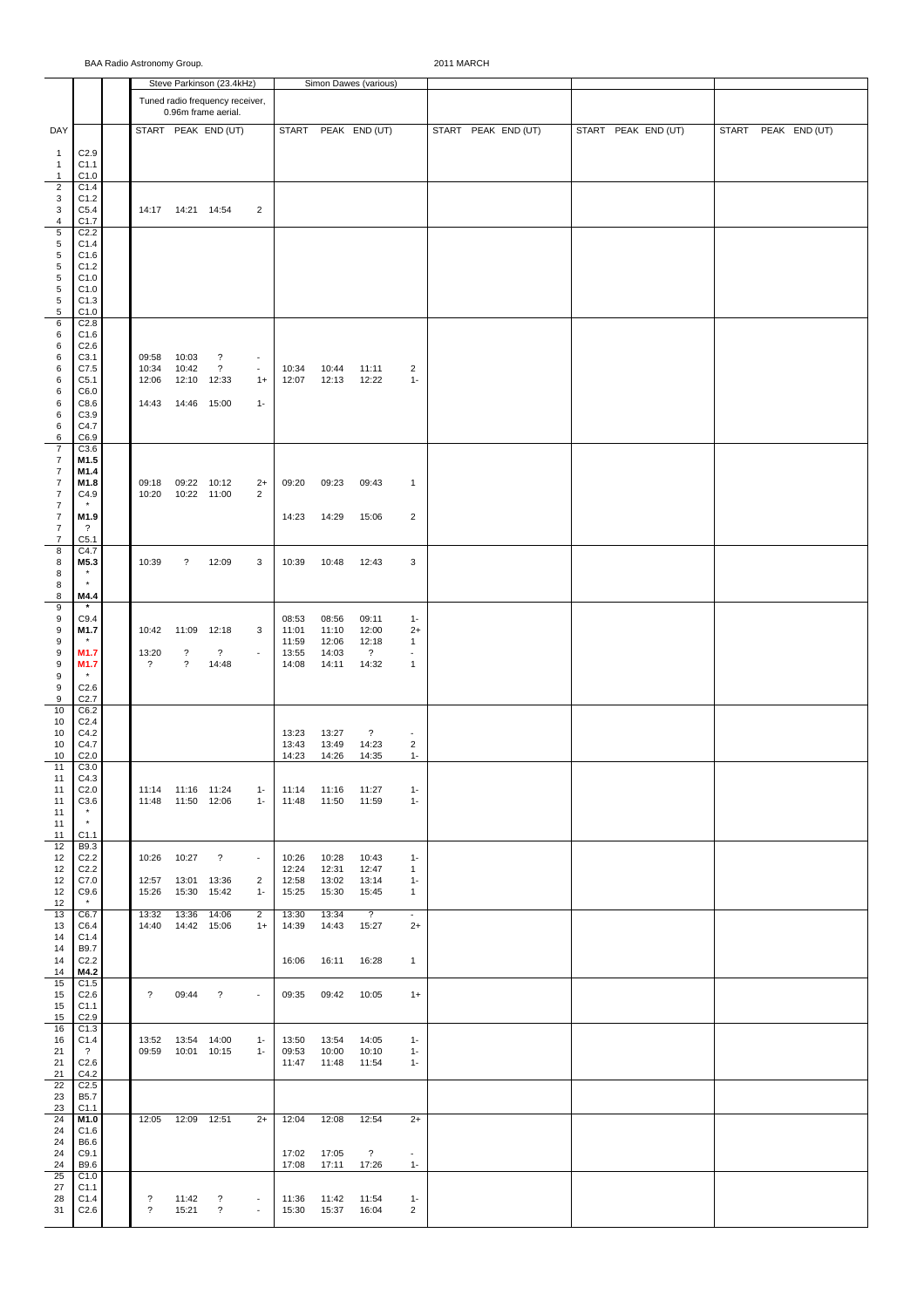



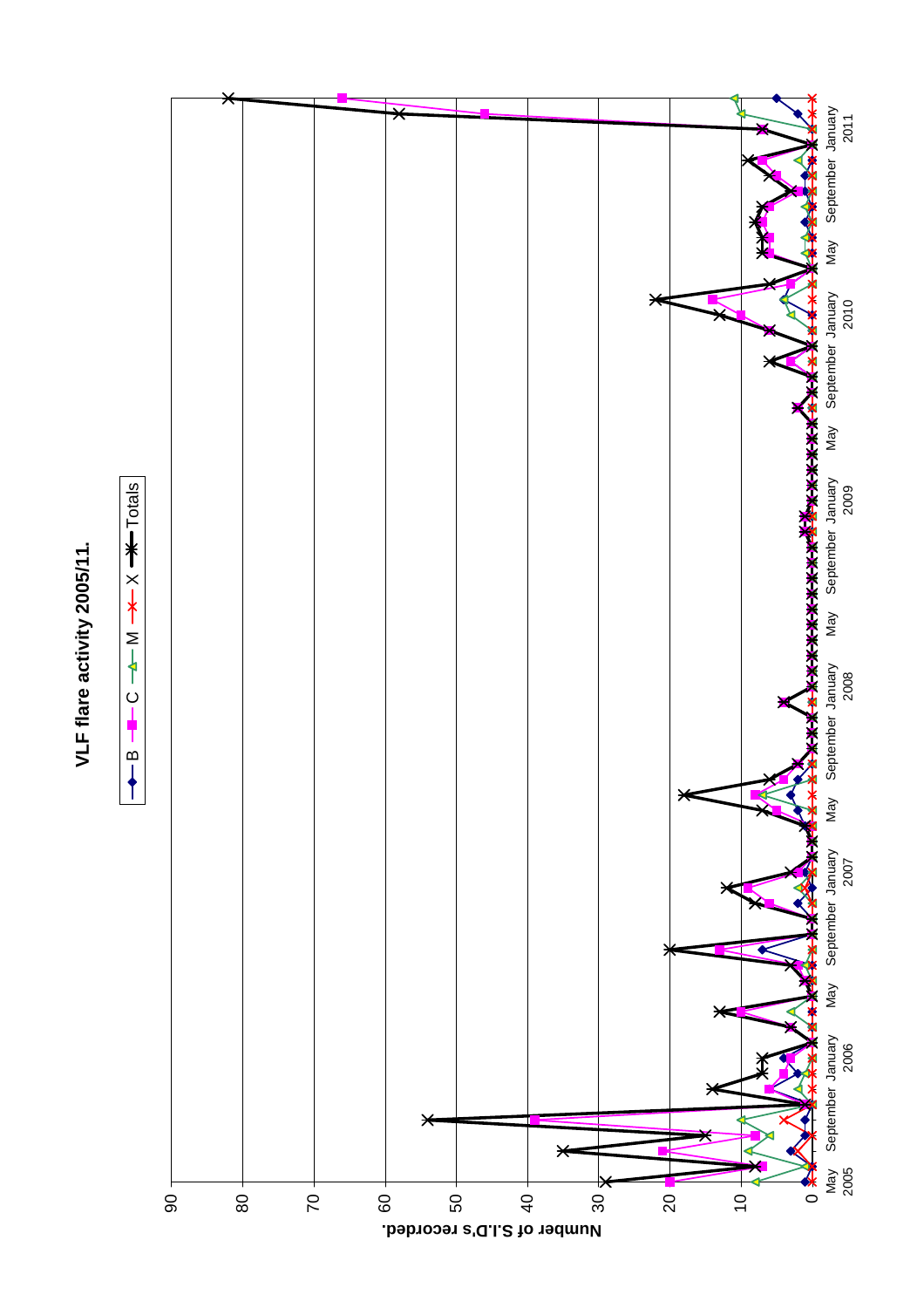## 2011 March.

Recording the largest number of SIDs since I started my observations, March has been a marathon of cross-checking and typing. I hope that I have correctly interpreted everyone's data, but in places the Space Weather Prediction Centre data is not complete, and does not always correspond with what we record at VLF. Their data is the X-ray flux seen by the various GOES craft, while we are seeing its effect on terrestrial radio propagation. As usual I have put '\*' where no flare classification is given in the GOES data, and '?' marks events seen by several observers that is not included in the GOES data.

Although there were no X-class flares, the barrage of M-class flares over the 7<sup>th</sup> to 9th was quite spectacular. There were also a number of very slow SIDs making identification very tricky. The M!.7 flare on the 9<sup>th</sup> shown in red is listed by SWPC as a single event thus:

> Begin 13:17 Maximum 14:02 End 14:13UT

With a 45 minute rise-time, this was seen by some as a double SID, while others saw a single SID. Both interpretations are valid, as we all monitor different parts of the Dlayer.

While at the Winchester meeting I had the opportunity to see an H-alpha recording of a limb flare on the  $8<sup>th</sup>$ . This was classified as a slow flare (as were many this month), and the recording showed bright material re-circulating in the coronal loops above the sunspots. This sort of activity, easily seen with amateur telescopes, may give an insight into why some SIDs have long rise-times.



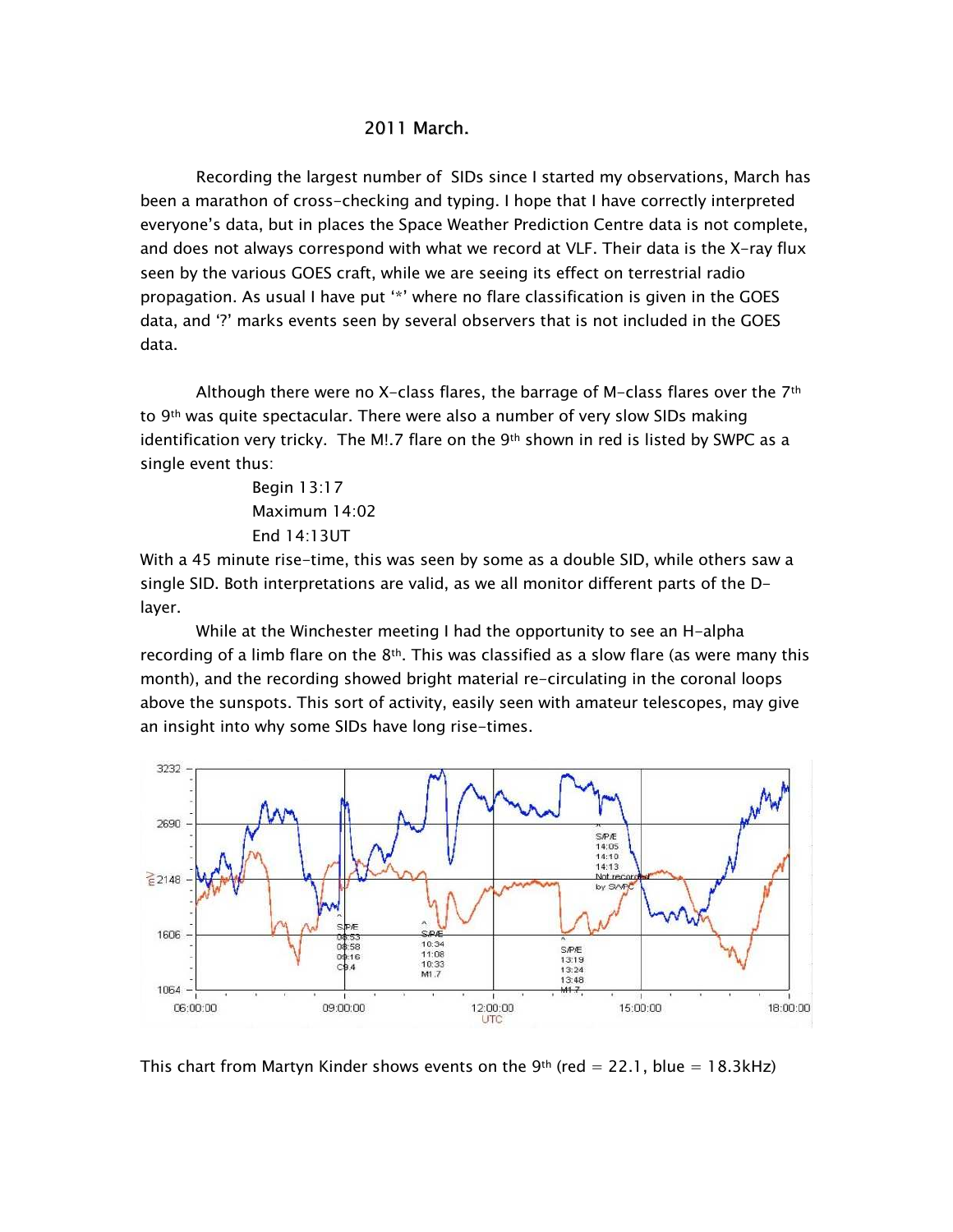

My own chart (above, red =  $23.4$ kHz blue =  $22.1$ kHz) shows the M1.7 as clearly double, with very little response from the 22.1kHz signal.



Colin clements' chart for the 9<sup>th</sup> also includes magnetic data (red & blue traces), and again shows the complex nature of the M1.7 flare(s)

I would finally like to draw you attention to a new paper "Modelling the ionosphere" on the radio group website by Mark Edwards. It gives a lot of detail as to why our SIDs are sometimes so difficult to interpret. Well worth reading.